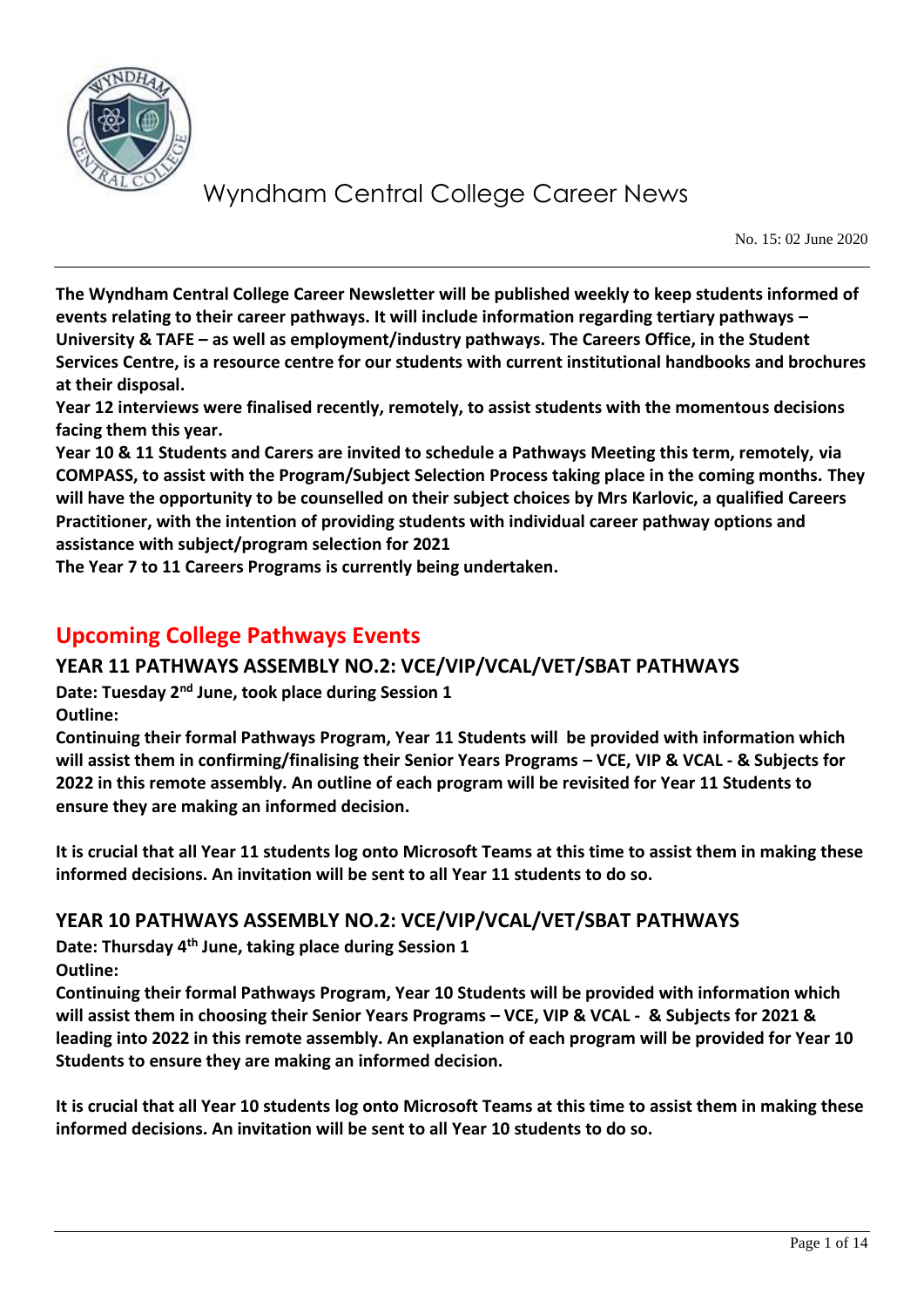

No. 15: 02 June 2020

### **YEAR 9, 10 & 11 PATHWAYS PARENT/CARER/STUDENT REMOTE INFORMATION**

**Parents/Carers of Year 9, 10 & 11 students are invited to attend a remote Pathways Information Evening with their Sons/Daughters which will be taking place at scheduled times next week. The purpose of this Information Evening is to outline the Formal Careers Program and the School Pathways Plan delivered at the College.**

**Dates and times are as follows:**

- **Year 11 Presentation: Tuesday 2nd June, 7pm**
- **Year 9, 10 & 11 EAL Presentation: Wednesday 3rd June, 5.30pm**
- **Year 9 Presentation: Wednesday 3rd June, 7pm**
- **Year 10 Presentation: Thursday 4th June, 7pm**

**Information will be provided on the following:**

- **The Pathways Program, including events, important dates, etc**
	- **The College Pathways Portal, Career Tools Online Program &**
- **Program/Subject/Elective Expression of Interest Proforma's**
- **WEB Preferences Online Application Process**

**It is crucial that all Parents/Carers/ log onto Microsoft Teams with their sons/daughters at this time to support them in making these informed pathways decisions for their programs over the next few years.** 

**An invitation will be sent to all students/parents/carers to do so.**

## **Upcoming Virtual Events**

#### **VCE & Beyond - Virtual Careers Expo**

Year 10, 11 & 12 students will be given the opportunity next week, during their scheduled remote CAP's time, to register online for the VCE & Beyond - Virtual Careers Expo.

Where possible, they will also have access to the VCE & Beyond - Virtual Careers Expo, during scheduled class time & further into their individual time, to explore all the expo has to offer.

It is a unique opportunity during these challenging times for students to explore the vast array of postsecondary options available to them and to assist them in selecting their programs/subjects/courses for 2021.

We ask parents to also register and have access to the expo in order to support their son/daughter. The VCE & Beyond - Virtual Careers Expo is an innovative and interactive partnership between Australia's major tertiary education provider - University, TAFE & Private - designed to showcase the wide range of options available to students as they prepare for life after school.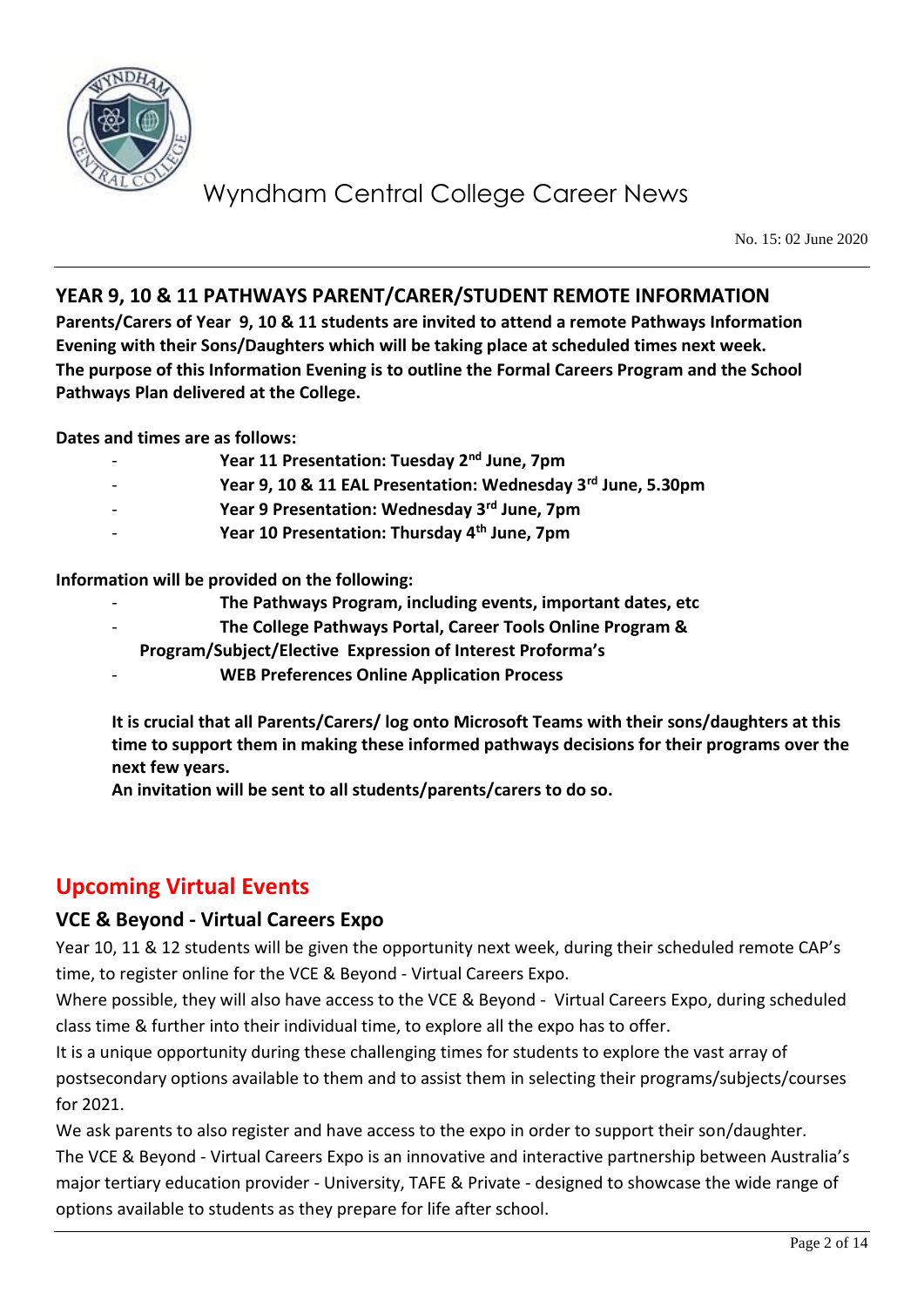

No. 15: 02 June 2020

Students and their families will be able to: Connect with Universities

- Visit virtual booths from over 80 University and Higher Education providers!
- Ask live questions or book a video chat with student advisors
- Early admission information, scholarship applications and other relevant topics

Connect with VCE Experts

- Pick and choose daily webinars
- Specific career strategies for success
- Dealing with stress, maintaining motivation
- Parent-specific tips to support your child

When: Wednesday 10 – Sunday14 June, 2020 Information and RSVP:<https://bit.ly/2XMrz5r>

**The University of Melbourne** recently ran a series of webinars for prospective students. If you missed the previous information sessions for the course areas below, you can watch recordings.

- Agriculture & Food Science
- Health
- Law
- Architecture, Building, Planning & Design
- **Science**
- **Engineering**
- Visual & Performing Arts
- Music
- Education
- Veterinary Medicine
- Commerce
- IT & Computer Science

You can watch the webinars by visiting<http://bit.ly/2TJWmxa>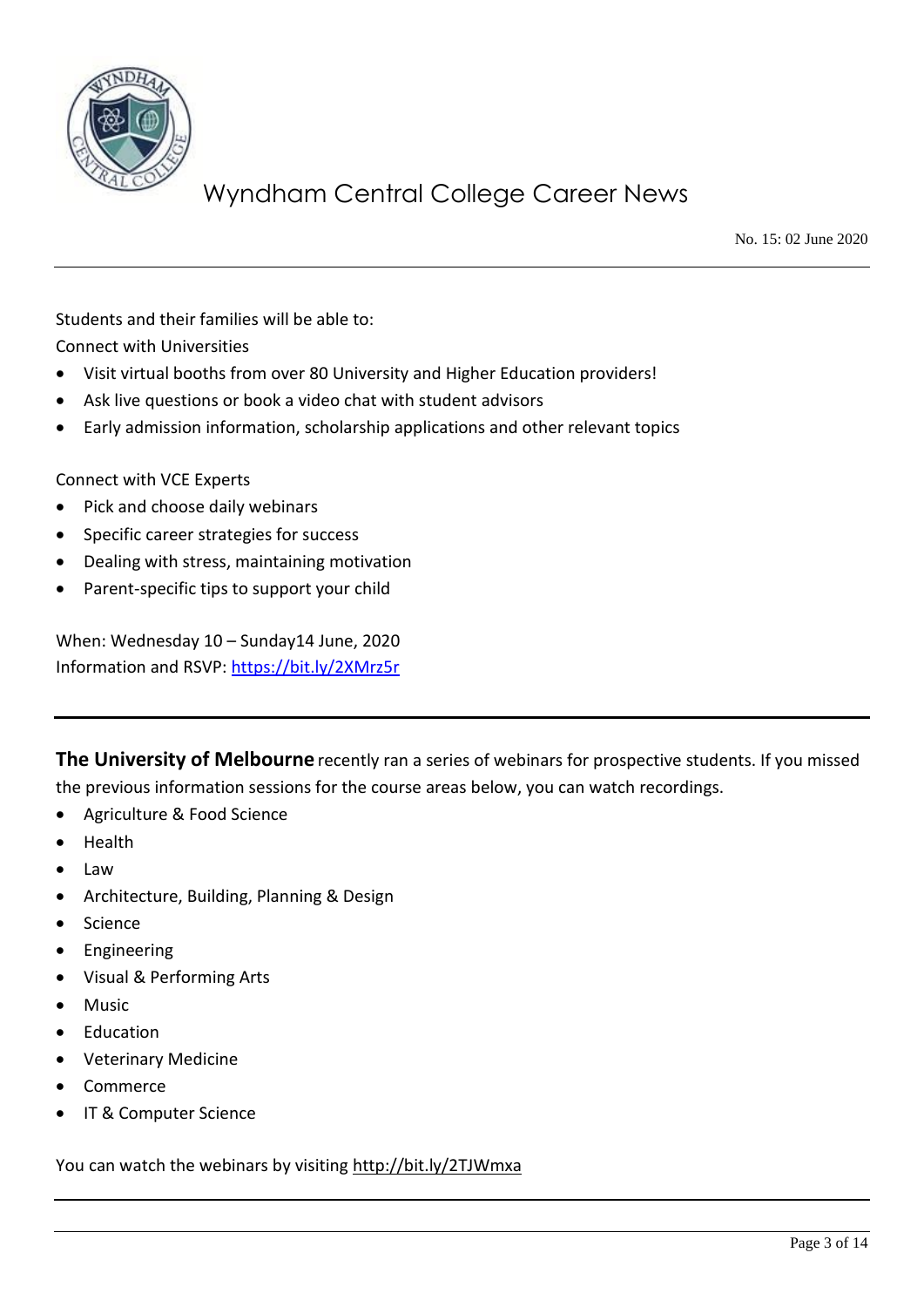

No. 15: 02 June 2020

### **Monash University - Inside Monash Seminars**

Monash University is running the following online information sessions for prospective students in June:

- 2 Criminology
- 11 Law
- 11 The Monash Science Experience

Information and RSVP - <https://bit.ly/2KZunV9>

Monash are also hosting an online information evening for prospective students and their families on Tuesday 16 June.

Register via<https://bit.ly/39GmmOQ>

### **Victoria University – Information Evenings**

Victoria University is running the following online information sessions for prospective students in June:

2 Psychology & Social Work 3 Sciences – Biomedical,

Exercise, Environmental &

Biotechnology

Information and RSVP - <https://bit.ly/2LcwuoQ>

### **Collarts – Webinar Series**

Australian College of the Arts (Collarts) is running the following online webinars for prospective students:

#### **June**

- 29 Interior Design
- 30 Fashion & Sustainability
- 30 Fashion Marketing

#### **July**

- 1 Animation & VFX
- 1 Digital & Social Media
- 7 Dramatic Arts (Comedy)
- 7 Screen & Media
- 8 Music Performance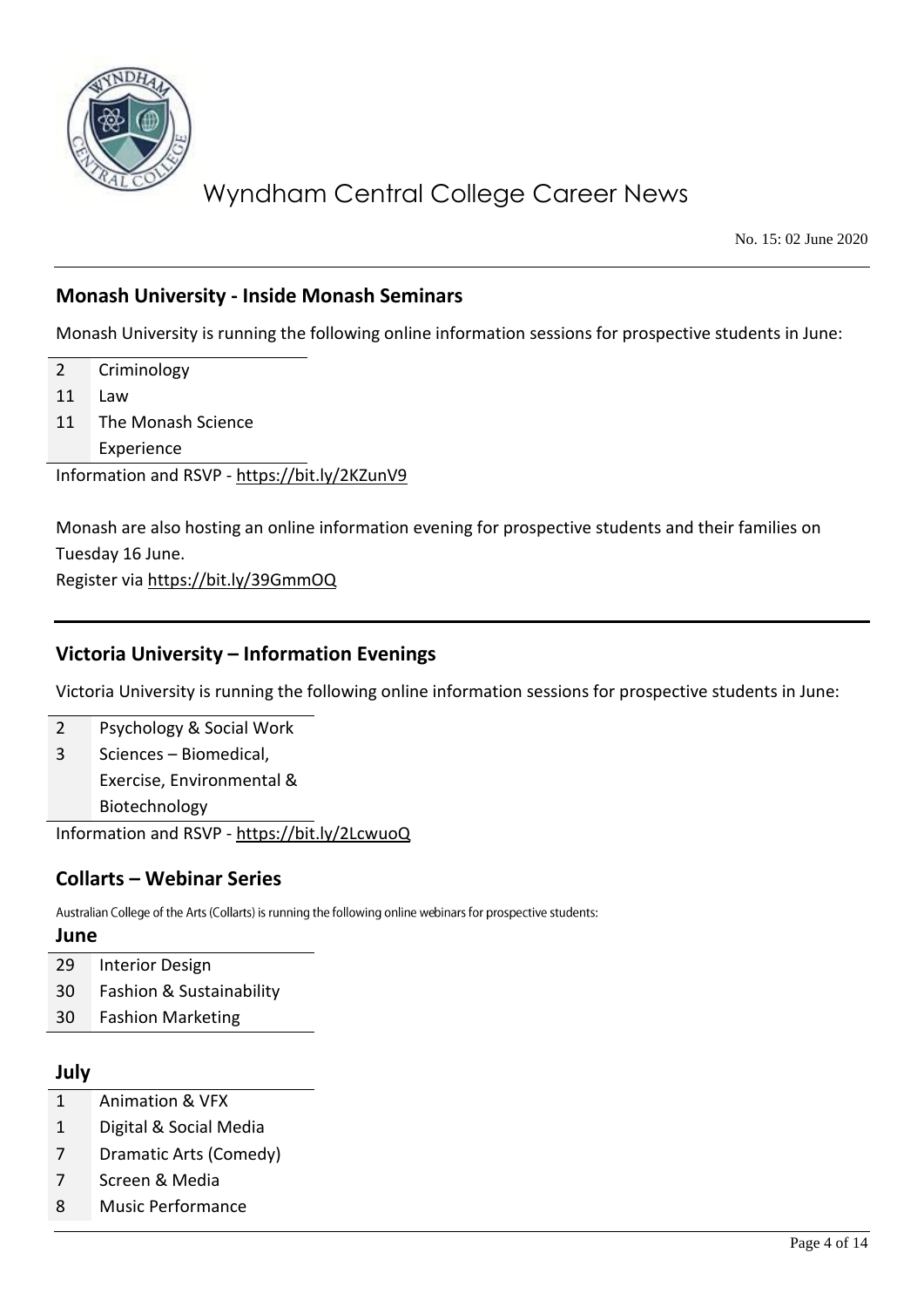

No. 15: 02 June 2020

- Music Production
- Audio Engineering
- Entertainment
- Management
- Entertainment Journalism

Information and RSVP - <https://bit.ly/2KBApv2>

#### **Discover Deakin Seminars**

Deakin University is running the following online information sessions for prospective students in June:

- Property & Real Estate
- Marketing & Human
	- Resources Psychology
- Teaching
- Information Technology
- Arts
- Commerce vs Business
- Creative Arts
- Business Analytics
- Artificial Intelligence
- Architecture & Construction Management
- Forensic Science
- Law
- Engineering
- Sport Development & Management
- Software Engineering
- Biomedical Science
- Environment

Information and RSVP - <https://bit.ly/2YIZXi5>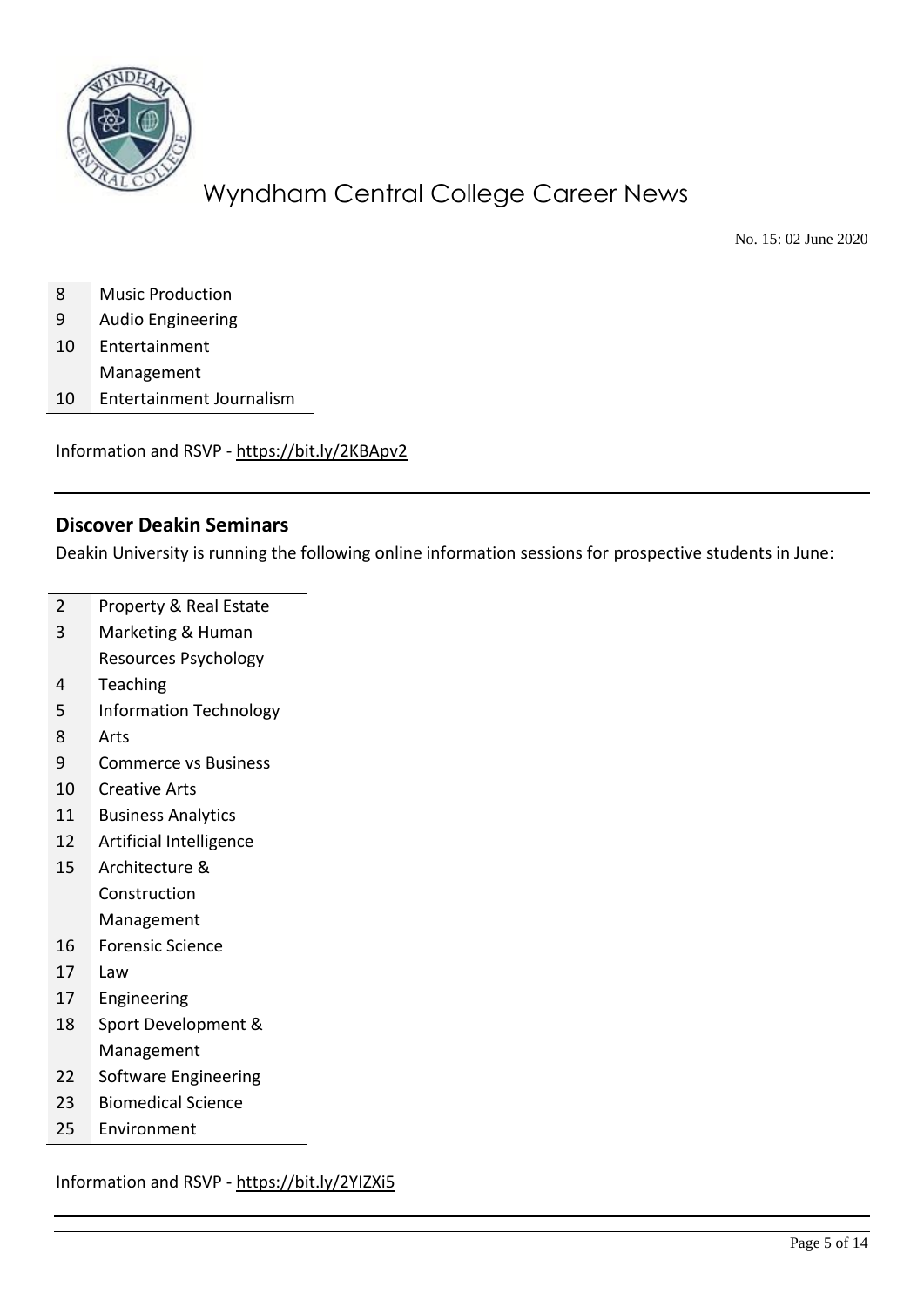

No. 15: 02 June 2020

### **Australian Catholic University – Talk with Industry Series**

Australian Catholic University is running the following online sessions for prospective students

#### **June**

2 Talk with IT and business professionals

- 3 Talk with lawyers
- 17 Talk with occupational therapists and speech pathologists

#### **July**

| 2 | Talk with exercise |
|---|--------------------|
|   | scientists and     |
|   | physiotherapists   |

Information and RSVP - <https://bit.ly/2XwbkYr>

### Federation University – Your Fed Future

Federation University is running the following online information sessions for prospective students in June:

|    | Turn your passion for |
|----|-----------------------|
|    | science into a career |
| 9  | Study sport, physical |
|    | education or outdoor  |
|    | education             |
| 11 | Study teaching and    |
|    | education             |
|    |                       |

12 Criminal Justice & Criminology

Information and RSVP - <https://bit.ly/2WfWfLo>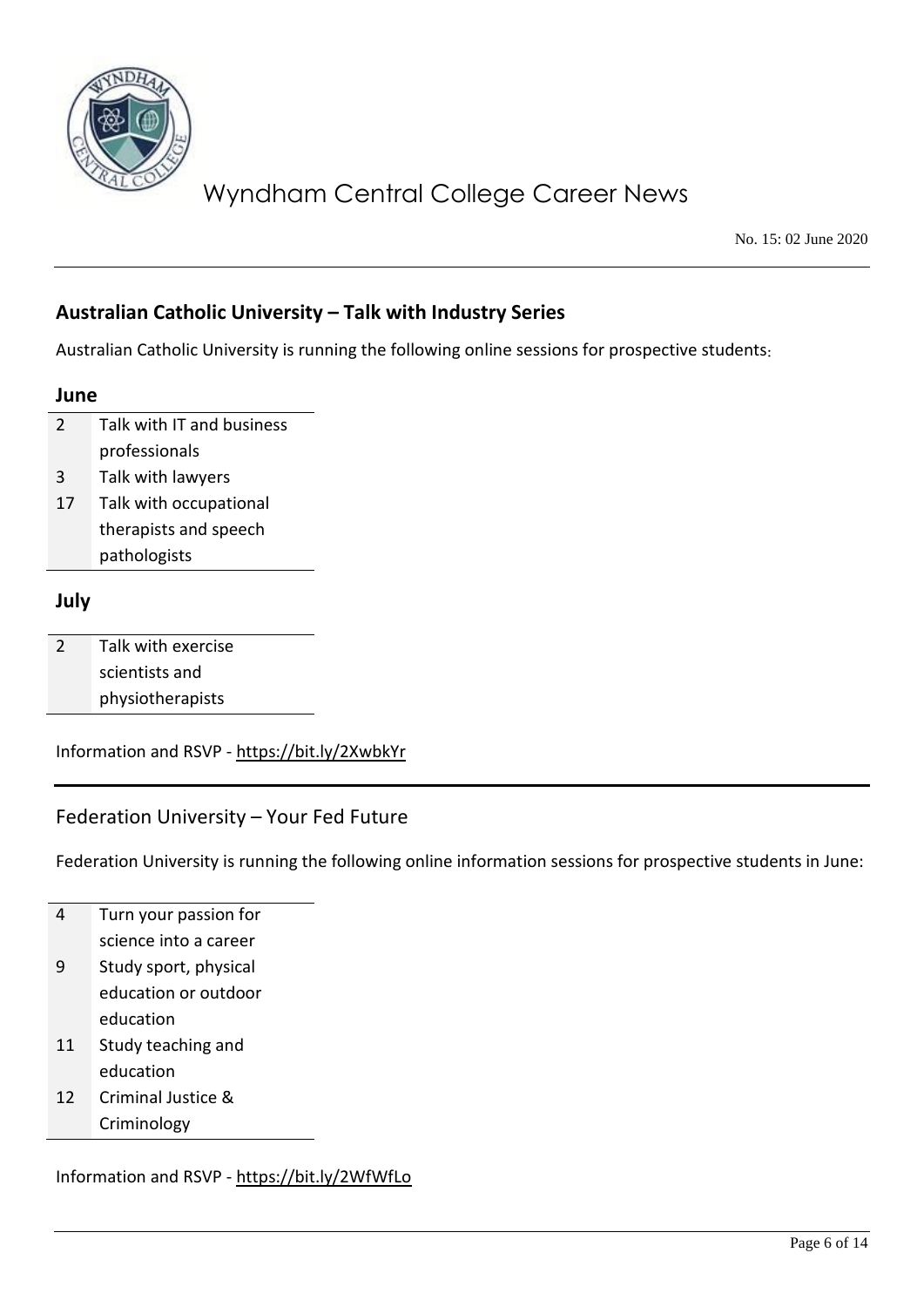

No. 15: 02 June 2020

Access recordings of previous webinars on careers, pathways, scholarships and visual arts etc., at <https://bit.ly/3bKOIsq>

### **RMIT University – Discover What's Next Series**

RMIT University is running the following online sessions for prospective students:

#### **June**

| -9 | All you need to know |
|----|----------------------|
|    | about RMIT           |

- 11 Art, Design & Architecture
- 18 Communications, Journalism & Media
- 23 Business & Law
- 25 Engineering
- 30 Flight Training & Aviation

#### **July**

- 2 Science 9 Computer Science & Information Technology
- 16 Fashion
- 23 Health & Biomedical Sciences
- 28 Education & Social **Sciences**
- 30 Building & Construction

Information and RSVP - <https://bit.ly/2M0UGeg>

### **Academy of Information Technology (AIT) – Virtual Open Day**

AIT campuses are located in Melbourne and Sydney. The institute offers diploma and degree courses in:

Mobile App Design Games Programming Game Design Information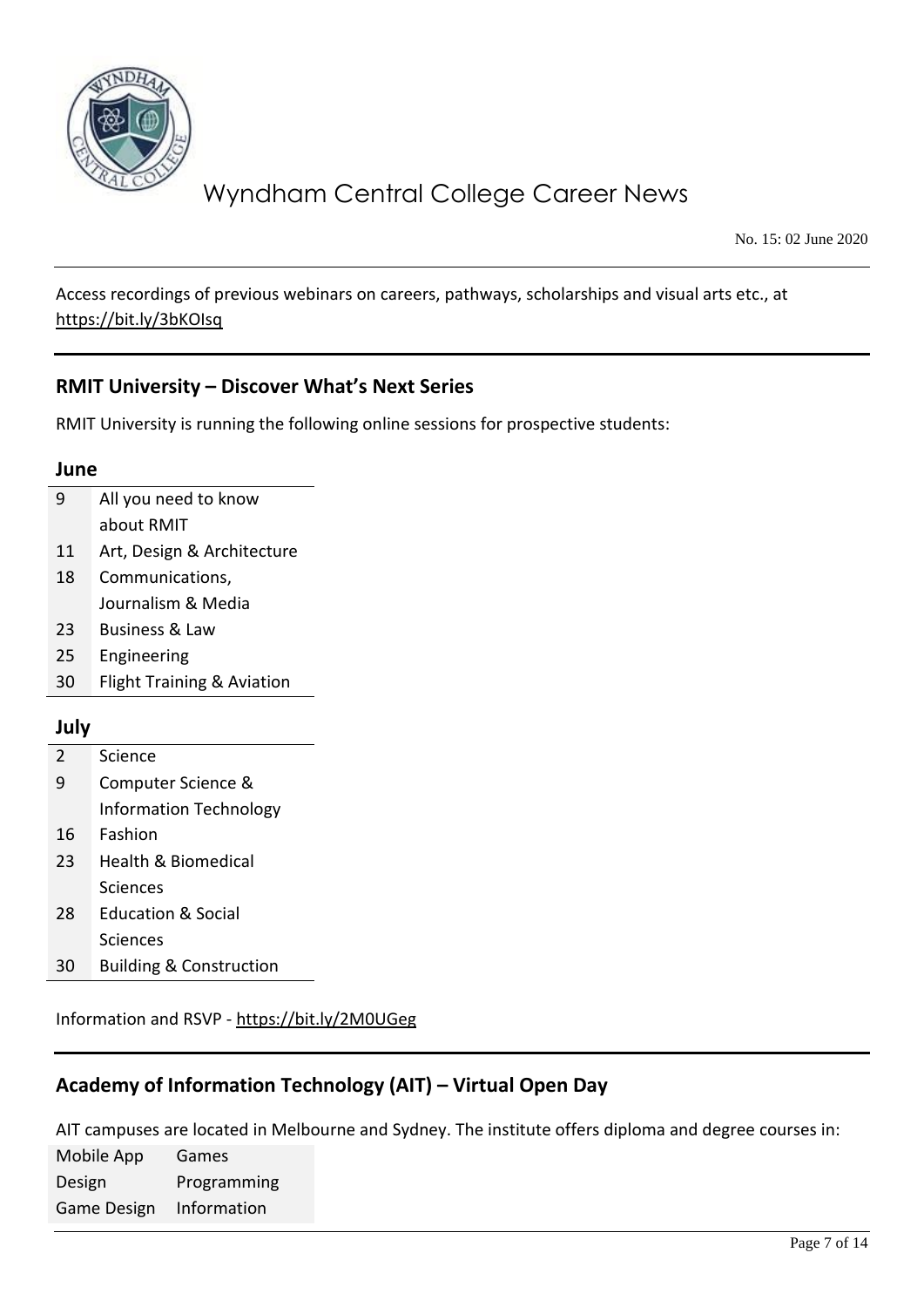

No. 15: 02 June 2020

Technology Interactive Media Film 2D Animation 3D Design Digital Design Interior Design

The institute is running a virtual open day for prospective families.

Date: Wednesday 10 June, 5pm – 7pm Information and RSVP,<https://bit.ly/2We7WlK>

#### **Swinburne University – Mid-Year Web Sessions**

Swinburne University is running the following online web sessions in June:

- 15 Recession proof careers
- 16 Tech and pandemics
- 17 Redesigning Melbourne (Architecture, Urban Design, Engineering etc.)
- 18 Help with TAFE and university fees

Information and RSVP - <https://bit.ly/2XgiQaW>

#### **UCAT ANZ Preparation Programs**

If you have registered for the UCAT ANZ, you may be interested in undertaking exam preparation programs.

#### **MedEntry**

You can view a free recording of the 2020 MedEntry UCAT bootcamp video at<https://bit.ly/3cLbrFR>

### **National Institute of Education (NIE)**

NIE is running an online simulated UCAT day on 7 June,<https://bit.ly/2TjeIoj>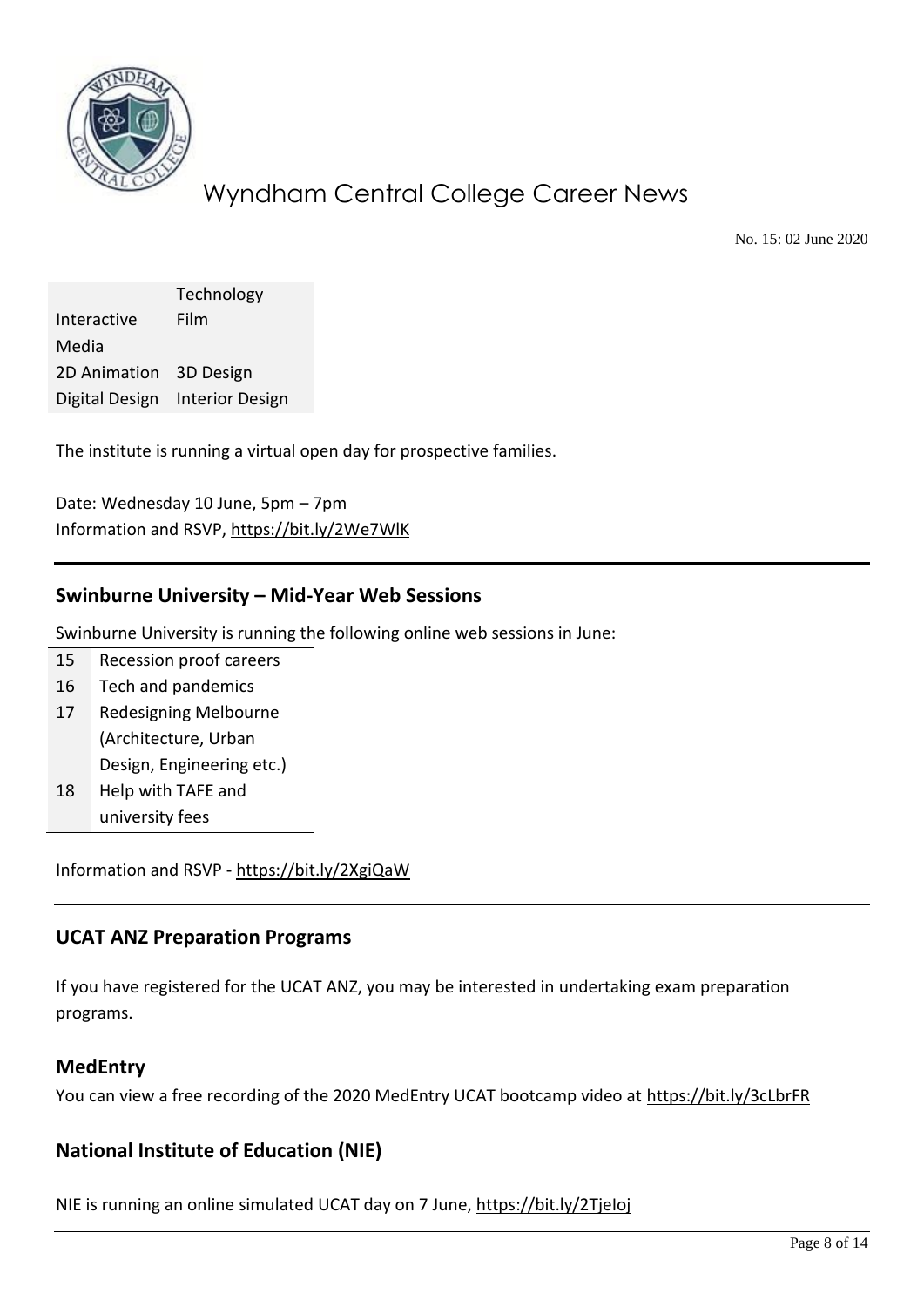

No. 15: 02 June 2020

### **UCAT 2-Week Express Challenge**

UCAT Masterclass is running a 2-week express challenge. You can find information at <https://bit.ly/36NKEqr>

## **Have you considered vocational education and training (VET)?**

This includes – apprenticeships, traineeships and TAFE study. Did you know that 77% of VET graduates secure employment after training?

VET is one of the most progressive forms of education available to school leavers. It's in touch with the realities of the current and future employment market – because it's entirely driven by the employment market.

If you would like to learn more about VET and why you should consider gaining a VET qualification after school, go to<https://bit.ly/2xiZBTf> to check out the 'VET. It's Right Now' video initiative.

## **Interested in Plumbing?**

If you are completing school at the end of the year and are interested in pursuing a career in plumbing, you may be interested in undertaking a pre-apprenticeship in plumbing at the Plumbing Industry Climate Action Centre (PICAC) at Brunswick. This is a world-class training facility. For more information, go to [http://picac.vic.edu.au](http://picac.vic.edu.au/)

# **Interested in becoming a Pilot, Firefighter, or Paramedic etc.?**

The Pilot Aptitude Training Systems (PATS) website explains the process for Year 12 completers to apply for these different courses and occupations.

It also explains the process for applying to the Australian Defence Force Academy (ADFA). To view the site, go to [www.pilotaptitude.com](http://www.pilotaptitude.com/)

## **Careers in Rail**

The Rail Academy has produced a fantastic video about careers in rail. A variety of roles exist within Customer Service, Infrastructure, Rolling Stock, Operations and Corporate. To find out more watch the 'Discovering careers in rail' animation video at <https://bit.ly/2Z9f3dT> or visit the Rail Academy website a[t https://bit.ly/2WcwIzg](https://bit.ly/2WcwIzg)

# **What type of apprenticeship would you be suited to?**

Taken from the Australian Apprenticeships Pathways website.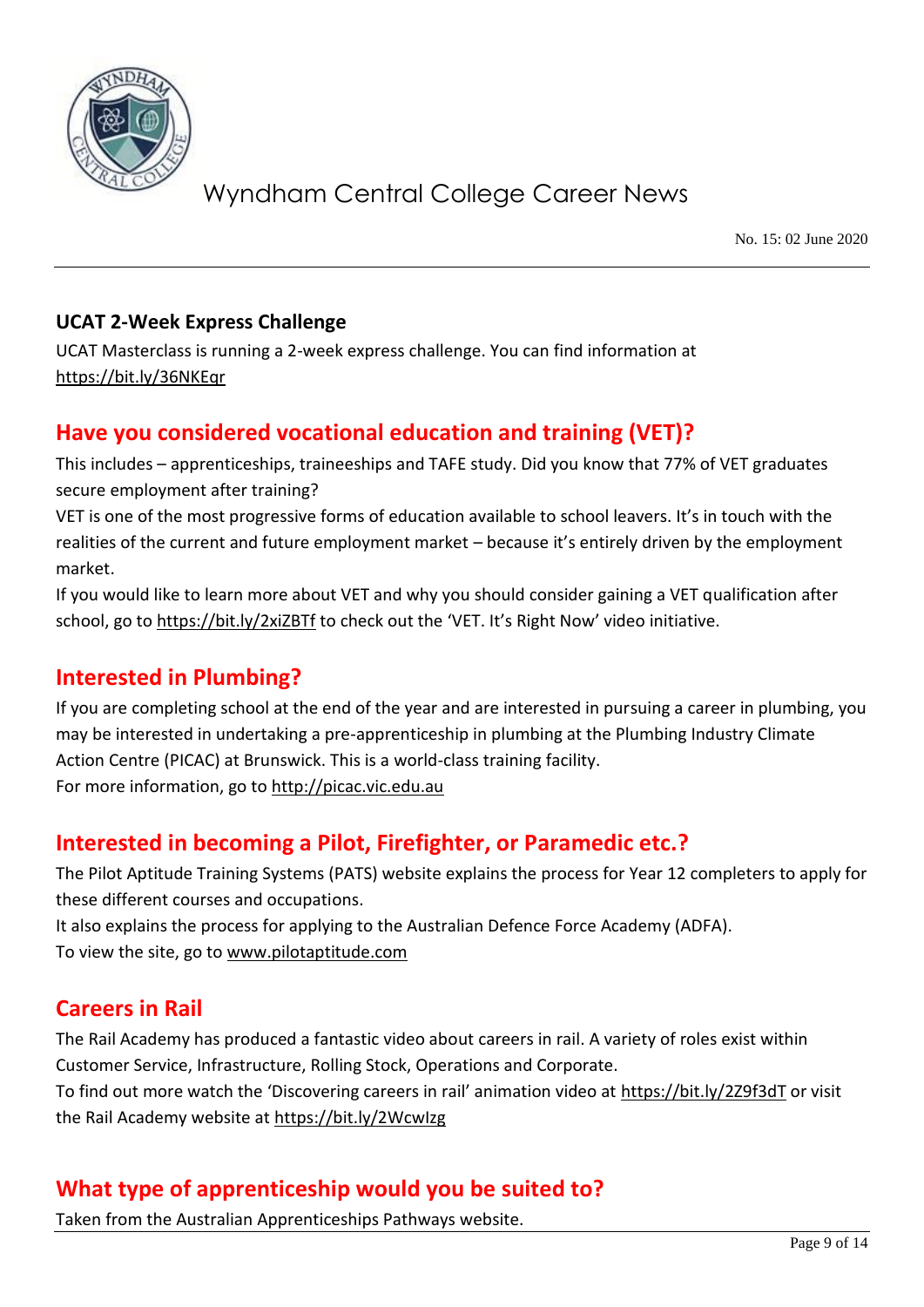

No. 15: 02 June 2020

"Career evaluation is constant and unending especially for people who are considering their next career step. Career choices can be difficult as there are so many options out there.

It can be easier if you know which Work Types you prefer and what career options they lead to. These Work Types are identified through a Career Interest Explorer, co-created in consultation with Australian Centre for Career Development and focus on apprenticeship and traineeship career pathways.

There are seven Work Types in total which can lead to different industries and occupations. While it may be easy to choose the best known occupation in a Work Type, it may not be the best option for you.

Realistically, an occupation can be linked to many Work Types, but focusing on your primary Work Type can help narrow down the industries or occupations that may interest you.

Below are the seven Work Types that are linked to apprenticeship or traineeship occupations. There may be some occupations that you may not have even thought could be done as an apprenticeship or traineeship".

- Analytic and Scientific
- Creative and Artistic
- Helping and Advising
- Nature and Recreation
- Organising and Clerical
- Persuading and Service
- **Practical and Manual**

Go t[o https://bit.ly/2wCcdl2](https://bit.ly/2wCcdl2) to research occupations that align with each work type and to further research your apprenticeship and traineeship pathways.

# **Apprenticeships – 2021 Intake**

## **BHP Mitsubishi Alliance (BMA) 2021 Apprenticeship Program (NSW & QLD locations)**

Apprenticeships include:

- Automotive Electrical
- **Electrical**
- Diesel Fitting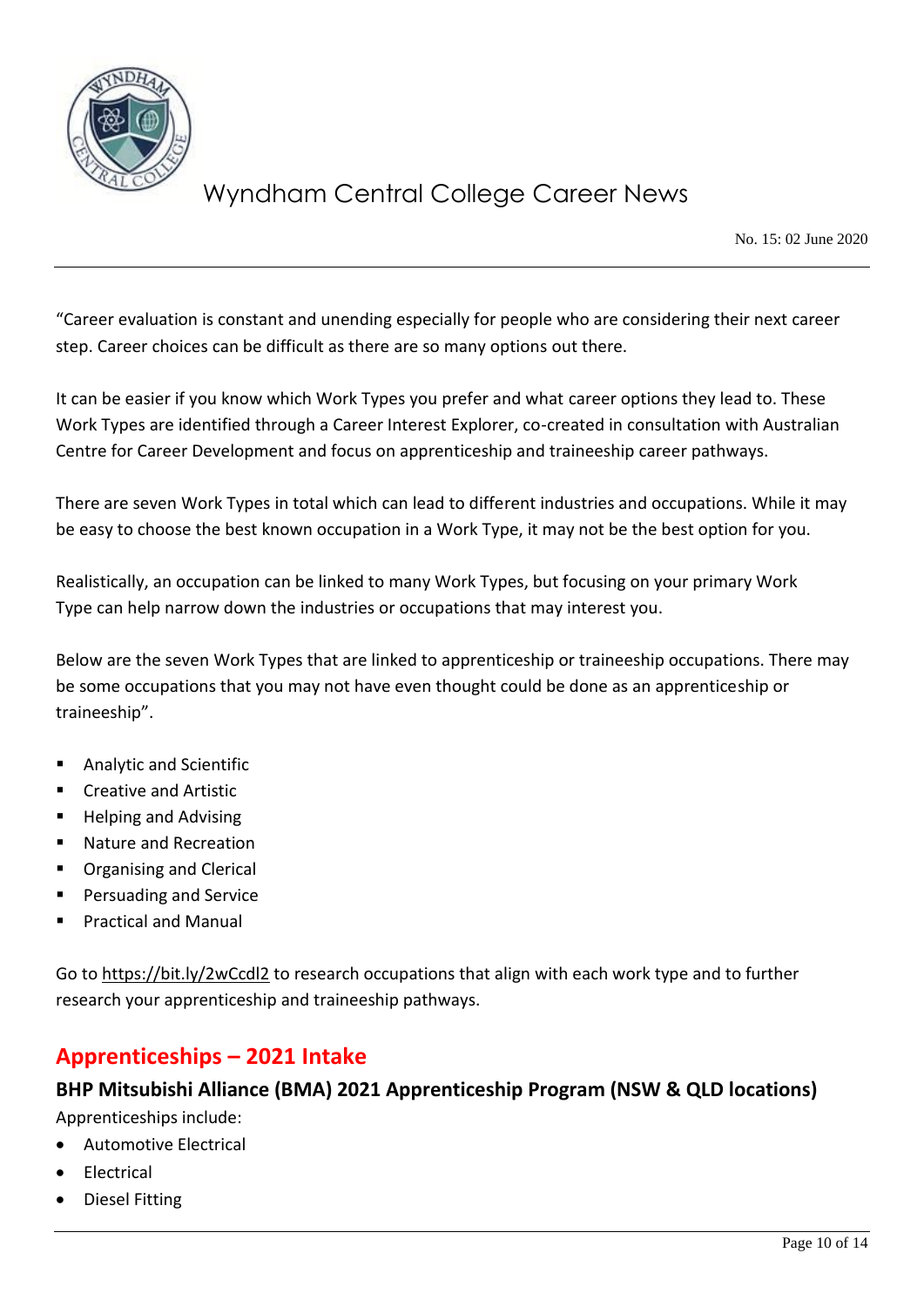

No. 15: 02 June 2020

- **Mechanical Fitting**
- **Boilermaking**
- Refrigeration Mechanic
- Plumbing.

You will live close to the mine sites during your 4-year apprenticeship and be provided with accommodation. Applications close 17 June 2020,<https://bit.ly/36Moxkf>

### **William Adams CAT – 2021 Apprenticeships**

Apprenticeships include:

- Diesel Technician
- Auto Electrician
- Boilermaker
- Machinists/Fitter

Applications will be open soon. You can register your interest at<https://bit.ly/2ZVcek1>

## **Ergon Energy – 2021 Apprenticeships (QLD)**

Apprenticeships include:

- Electrician
- Communications Technician
- Distribution Linesperson
- Underground Cable Jointer
- Diesel Fitting

Applications will be open soon. You can register your interest at<https://bit.ly/2ZVxCFZ>

### **Glencore Coal – 2021 Apprentice Intake (QLD)**

Apprenticeships include:

- Auto Electrical
- **Electrical**
- Mechanic
- Plant Mechanical
- Metal Fabrication

Applications close 21 June,<https://bit.ly/2MvnmMR>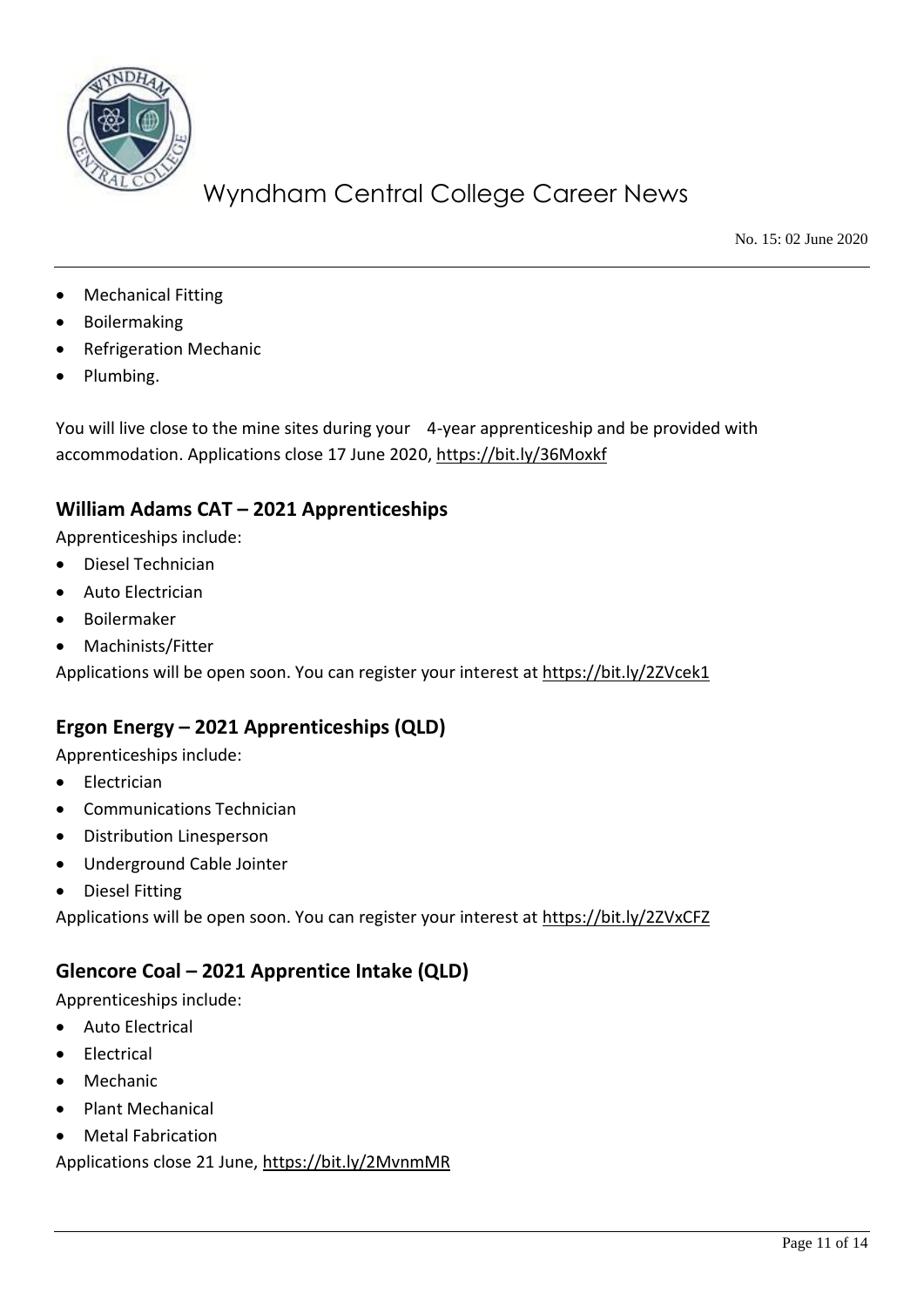

No. 15: 02 June 2020

## **RMIT University – Online Short Courses**

RMIT are running online short courses for students. The courses will be delivered by an expert facilitator with active discussion and interaction to maximise learning. The following are examples of courses you can enrol in.

- Adobe After Effects [Beginning Motion Graphics](https://rmitsingleandshortcoursesprospstudents.createsend1.com/t/r-l-jhulydty-ogtjkher-t/)
- [Picture Book Writing](https://rmitsingleandshortcoursesprospstudents.createsend1.com/t/r-l-jhulydty-ogtjkher-i/)
- [Email Marketing for](https://rmitsingleandshortcoursesprospstudents.createsend1.com/t/r-l-jhulydty-ogtjkher-d/) Business
- [Facebook Advertising for Business](https://rmitsingleandshortcoursesprospstudents.createsend1.com/t/r-l-jhulydty-ogtjkher-h/)
- [Mastering Mailchimp](https://rmitsingleandshortcoursesprospstudents.createsend1.com/t/r-l-jhulydty-ogtjkher-k/)
- [Writing for the Web](https://rmitsingleandshortcoursesprospstudents.createsend1.com/t/r-l-jhulydty-ogtjkher-u/)
- [Writing Creative Fiction](https://rmitsingleandshortcoursesprospstudents.createsend1.com/t/r-l-jhulydty-ogtjkher-o/)  Introduction
- [Social Media Marketing for Beauty and Fashion](https://rmitsingleandshortcoursesprospstudents.createsend1.com/t/r-l-jhulydty-ogtjkher-b/)
- [Feature Writing with Dr Sian Prior](https://rmitsingleandshortcoursesprospstudents.createsend1.com/t/r-l-jhulydty-ogtjkher-n/)

For information and to apply, visit<https://bit.ly/2XiFxeL>

## **Australian Defence Force Gap Year Program**

Current Year 12 students can apply for a 12-month position in the Air Force, Army or the Navy to begin in 2021.

To explore the positions available and to apply, go to https://bit.ly/2uW1hzl

## **Help with VCE English**

Fantastic resource for VCE students

Lisa Tran has developed a series of free resources and study guides for students studying the VCE.

She also offers online English tutoring services through a program called Ladder Up.

You can contact Lisa via email - [lisachentran@gmail.com](mailto:lisachentran@gmail.com) or you can access the study guides, resources, and Ladder Up online English tutoring services via:

- YouTube Channel:<https://bit.ly/227DGng>
- Website:<https://bit.ly/2ITWd6w>

# **Monash University Updates**

Book a one-to-one chat with a course adviser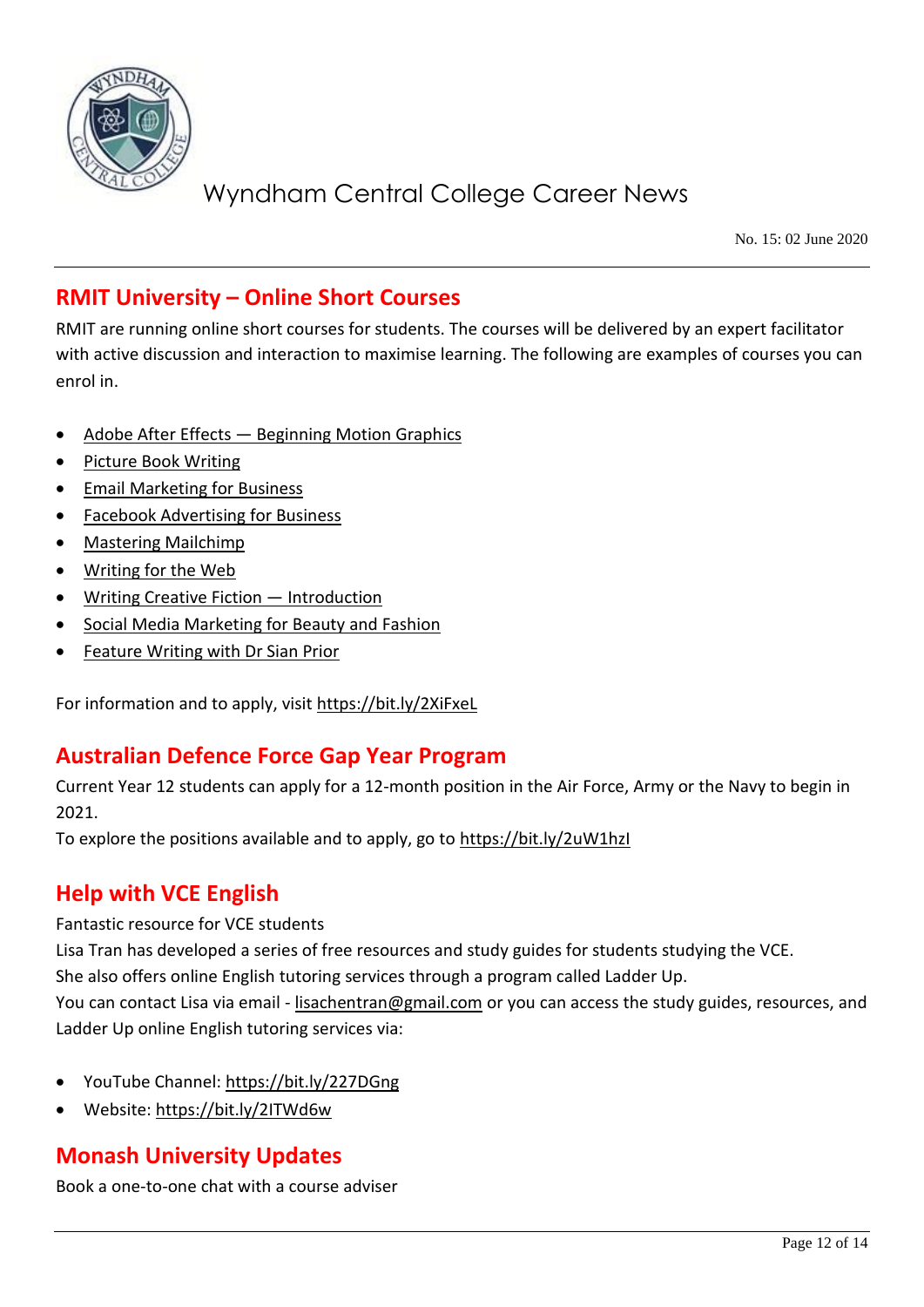

No. 15: 02 June 2020

Prospective students are able to book a 15-minute one-to-one phone call with a course adviser from the following faculties:

- Art, Design & Architecture
- Arts, Humanities and Social Sciences
- **Business**
- **Education**
- **Engineering**
- Information Technology
- Law
- Medicine, Nursing & Health Sciences
- Pharmacy & Pharmaceutical Sciences
- Science

Times are filling fast. For information and to book a time, visit Destination Monash,<https://bit.ly/2MhsnrX>

#### **Monash University Resources Engineering – Mining and Renewable Energy**

Are you passionate about ensuring we will have the resources we need for our future industry and society? Then Monash Resources Engineering, ranked in the top 10 worldwide for both Mining and Renewable Energy, could be for you (Academic Ranking of World Universities 2019).

Join Monash for an online presentation to learn more about this exciting field and its many career opportunities on Thursday 30 July from 5-6pm[, https://bit.ly/3cmoxIP](https://bit.ly/3cmoxIP)

Emerging jobs and the future of work

IT is driving the world's fastest-growing jobs (LinkedIn, 2020). From artificial intelligence specialists to data scientists, now is the chance for you and your students to hear from experts thriving in some of these professions.

Gain deep insights into how tech is transforming traditional roles and shaping the jobs of the future. Explore which skills are becoming more critical to businesses and discover what it takes to succeed in the IT field.

Watch the emerging jobs and the future of work Monash Tech Talk at<https://bit.ly/2XN23eN>